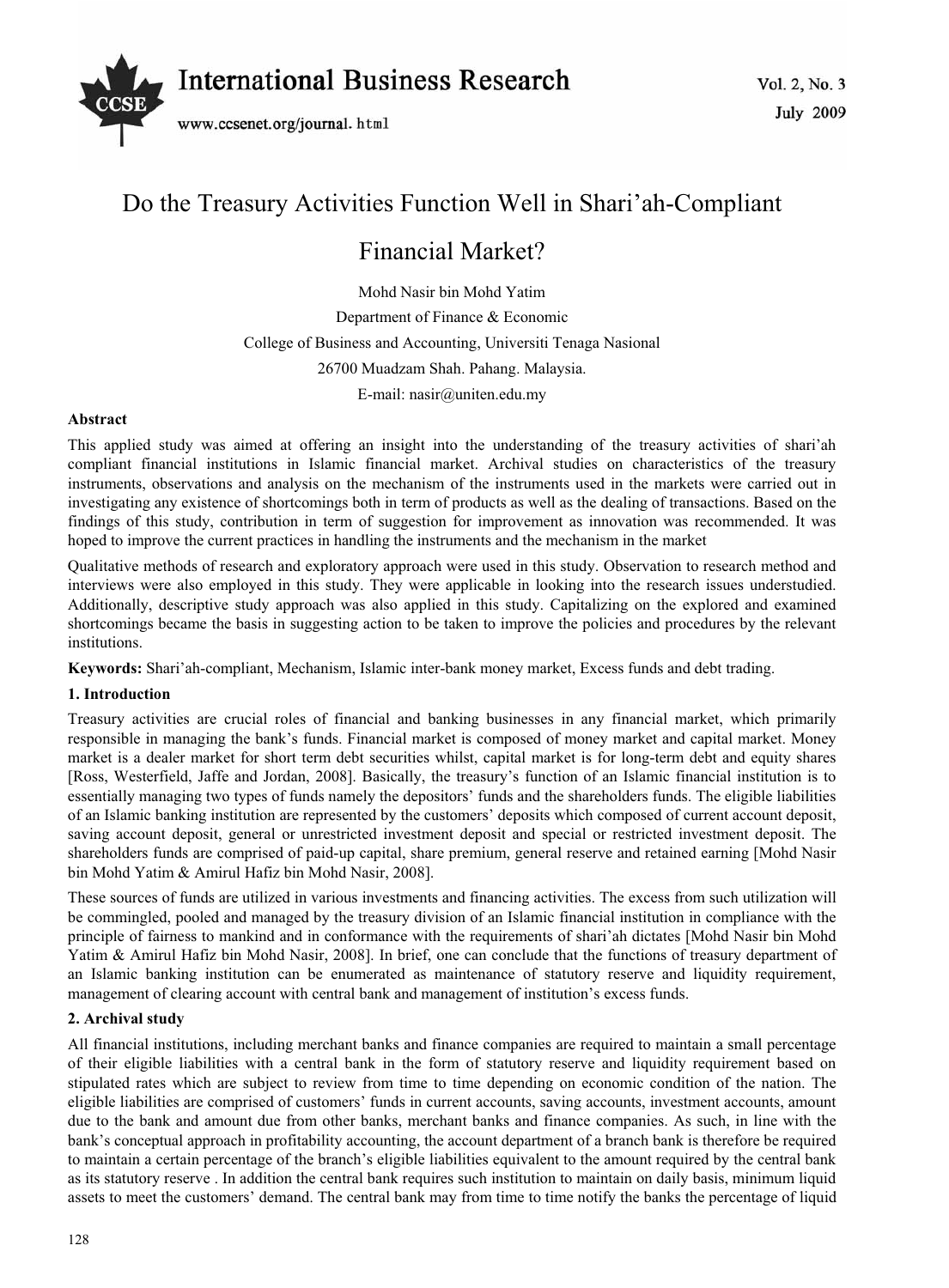assets that need to be maintained. The liquidity assets of a shari'ah-compliant financial institution comprise of notes and coins which are legal tender, balance with central bank excluding balance in statutory reserve account, Government Investment Certificate (GIC), Islamic Accepted Bills (IAB), banker's acceptance (BA) and other approved assets. In dealing with the Islamic treasury functions and the transactions involve within a shari'ah-compliant financial market, the primary shari'ah concept namely al-bai' al-dayn was often used. Al-bai al-dayn concept refers to debt trading or an exchange of debt with cash as its consideration, computed at a discounting basis [Mohd Nasir bin Mohd Yatim and Amirul Hafiz bin Mohd Nasir, 2008].

## **3. Methodology**

This study emphasized on qualitative research method and exploratory research approach. Both are considered appropriate for this study. In addition analytical and comparative discussions were also applied where appropriate. Archives in the form of documentation were scrutinized in detail. This was done to ensure coverage on the focus of the issue under-studied. These were therefore being the justification on the holistic nature of the issue being focused and thus achieving the objective of this study. Observation of field study was also under-taken in validating the findings of this study. In achieving the objective of offering an insight in this study, treasury instruments features were scrutinized in ensuring their conformance with the tenets of the principles rendered in the creation of the related instruments as well as their dealing transactions in the shari'ah-compliant financial markets.

## **4. Discussion**

The management of Islamic banking clearing account falls under the Islamic Inter-bank Money Market (IIMM) which was introduced by the central bank. The market is comprised of mudharabah inter-bank investment and Islamic inter-bank settlement cheque clearing system. The participants of this market are licensed Islamic banking institutions. The basic instrument in use is mudharabah inter-bank investment (MII). MII refers to a system whereby an Islamic bank could obtain investment from another Islamic bank under the principle of mudharabah. Its features include, the tenure of investment is from overnight to twelve months with stipulated minimum investment amount. The rate of return is computed based on the gross profit rate before distribution for one year investments of a receiving bank. The effective rate of return shall be the rate of gross profit declared on the maturity date of each investment. Further, the profit sharing ratio on all period of investment is negotiable.

MII is considered as special investment deposit known as Mudharabah Investment Deposit (MID) to a receiving bank. It forms part of the eligible liabilities of that bank and thus be subject to statutory reserve and liquidity requirements. On the other hand, to the provider of fund, MII is considered as amount due from other bank and thus be deducted from eligible liabilities for the purpose of computation of statutory reserve and liquidity requirements. The computation of the gross profit rate before distribution of one year investment of the receiving institution shall include MII. Therefore, MID is included in the profit distribution system together with listing of other deposits.

Another available mechanism is known as Islamic inter-bank cheques clearing settlement system (IICCS). It is a system whereby a central bank shall allocate and square the position of surplus and deficit balance of the related financial institutions at the mid-night clearing settlement. The features of IICCS are firstly, an Islamic bank is required to maintain a clearing account with a central bank under the principle of al-wadi'ah yad dhamanah (trustee custodian with guarantee). Any surplus fund of an Islamic bank at midnight clearing shall be automatically invested with the deficit bank using MII for an overnight or a day as investment. The surplus fund shall be distributed to the deficit banks proportionately. The amount of investment for the largest surplus bank shall be first invested with the bank with the largest deficit and any remaining balance to the next largest deficit bank and so on. Where the total surplus is less than the total deficit, the entire surplus of each bank shall be invested on the principle that the bank with the largest surplus shall first be invested with the bank with the largest deficit. The shortfall shall than be covered by the central bank.

The profit sharing ratio is fixed at a certain ratio such as 80:20 for which 80% is for the provider of fund. The investment by the bank and the profit earned shall be automatically repaid on the next working day through a debit against the clearing account with the central bank. An Islamic bank is to inform the central bank in writing on the effective rate of gross profit before distribution for investment of one year. In managing the bank's excess fund, treasury department of an Islamic bank shall be responsible in managing a pool of commingled excess funds comprises of excess customers' deposits, investment funds and shareholders' funds after being utilized for statutory reserve and liquidity requirements and various financing activities undertaken by such bank. Such excess fund is normally being invested in various short term investment avenues which include Government Investment Certificate (GIC).

The investment in GIC constitutes a benevolent loan to the government under the principle of al-Qard al-Hassan which is free from any element of usury. Nevertheless, the banker for government, Central Bank, at its own discretion, could provide hibah as gift for the good deed of offering funding to government. Such hibah is paid on the anniversary date of the GIC and it is computed based on average cost method. Since the GIC was created based on Qardhul Hassan principle, it cannot be traded in the secondary market as it is a good loan based underlying instrument. An investment in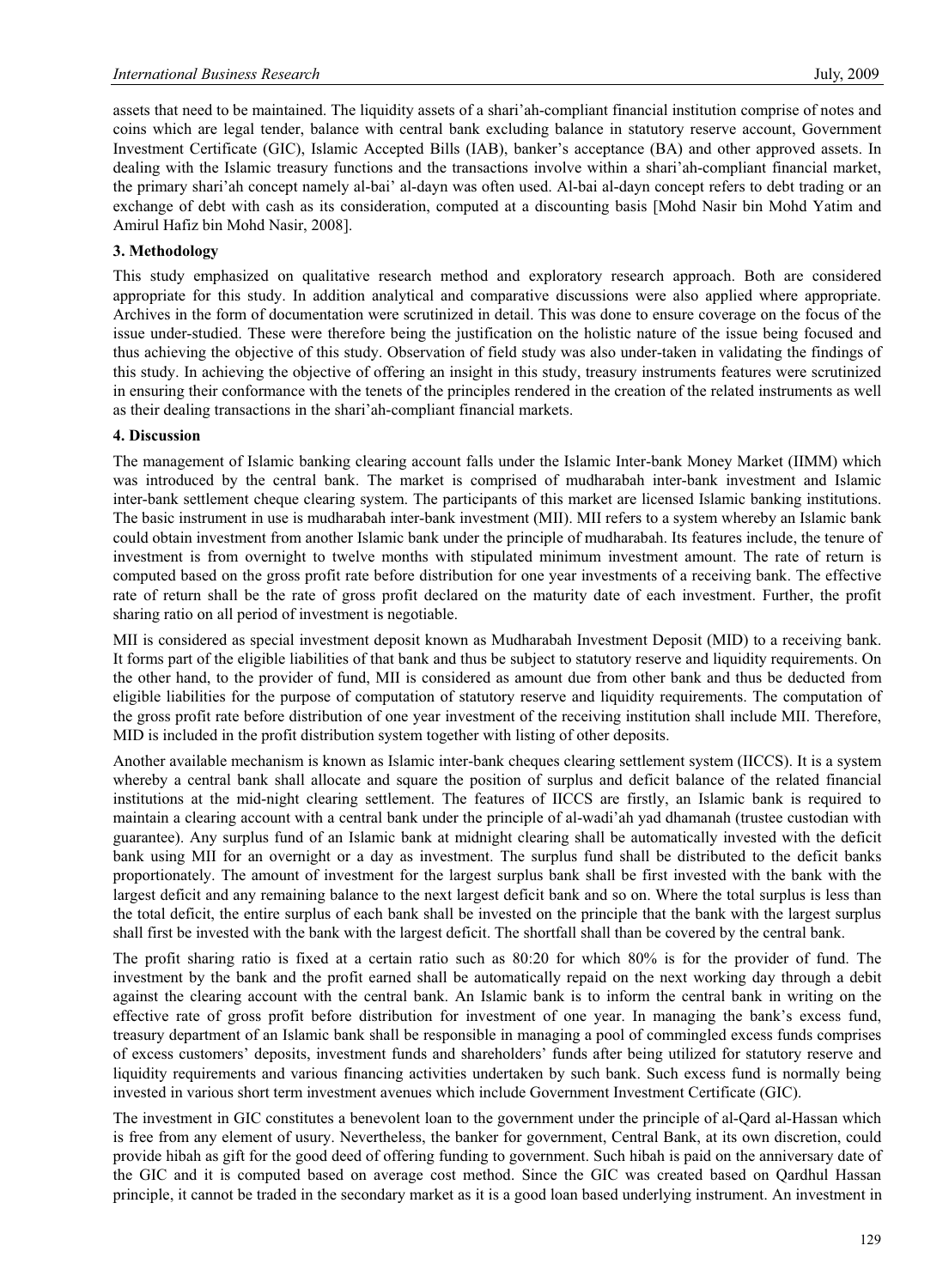GIC is also considered as a form of liquid asset. As such, it was concluded that GIC is a form of accommodative instrument in order to realize the operational practice of an Islamic banking at its initial stage and for that reason such instrument has been phased out from the Islamic financial market. In world-wide practices, investment of excess fund of an Islamic financial institution with another Islamic bank usually is arranged on the basis of Mudharabah Inter-bank Investment (MII). The return on MII is determined by the period of investment and the receiving bank's gross rate of profit of one-year investment.

In addition an Islamic bank may venture into a short term financing under the principle of murabahah (cost-plus marked up). By rendering this principle, a bank can provide fund for purchasing of certain tangible permissible commodity. In this regard, the purchaser is appointed as the bank's agent and thus is known as the purchase orderer for purchasing of the intended commodity. Upon settlement of the commodity, the bank subsequently sells the commodity to the purchase orderer at a marked-up value and allows him to defer the payment. In this way, a debt is created and thus enabling it to be traded based on the principle of al-bai' al-dayn in shari'ah-compliant financial market. In ensuring its shari'ah-compliant such debt must be originated from shari'ah permissible trade transaction such as arising from above-discussed cost-plus-marked-up sale and deferred payment sale. Currently, there are several debts instruments available in Islamic capital market which includes Islamic accepted bill (IAB), Permissible Bankers' Acceptances (Green BA) and Mudharabah Bond (MB). IAB is a bill of exchange drawn by an Islamic bank and accepted by the importer or purchaser of an underlying permissible trade transaction. For instance, an IAB originated from import or domestic purchase transaction. The pricing of an exchange in debt is computed on a discounting basis. Green BA are those issued by conventional banks that complied with the requirement of related tenets of the principles in use such as permissible export or sale transaction or drawn to finance permissible goods or commodities.

Mudharabah bonds are bonds issued under the principle of mudharabah. The bonds are originated from Islamic house financing under the principle of al-bai' bithaman ajil. This instrument allows the bondholders and the issuer to share on specified ratio of profits generated from the issuer's operation in purchasing the Islamic house financing assets and other Islamic investment. Based on the concept of mudharabah, the bondholders shall however, entirely bear any loss of diminution, if any, in the principal amount of the bonds. Investment in foreign currencies includes dealing in bullion transactions and foreign exchange transactions. Dealing in bullion transaction operation entails spot purchase of commodity of gold or silver for forward sale / delivery. By such dealing, income can be earned in two forms namely the appreciating value of commodity and resulted from swap exchange. The exchange of one currency against another through a price of a prevailing rate is allowed by shari'ah under the principle of al-sarf and be exchanged between the two difference currencies on a concurrent basis.

### **5. Conclusion**

The proper and orderly operation of treasury's function of an Islamic financial institution within a shari'ah-compliant financial market is to essentially managing two types of funds namely the depositors' funds and the shareholders funds. . In achieving the objective of offering an insight in this study, treasury instruments features were scrutinized in ensuring their conformance with the tenets of the principles rendered in the creation of the related instruments as well as their dealing transactions in the shari'ah-compliant financial markets. The management of Islamic banking clearing account falls under the IIMM which was introduced by the central bank. The market is comprised of MII and IICCS. An IICCS is a system whereby a central bank shall allocate and square the position of surplus and deficit balance of the related financial institutions on an over nightly basis.

A debt is probable to be traded in Islamic financial market. The basis of its dealing is using the principle of al-bai' al-dayn. However, in ensuring its shari'ah-compliant such debt shall be originated from shari'ah permissible trade transaction such as arising from cost-plus-marked-up sale and deferred payment sale. There are several debts instruments available in Islamic financial market. Such available instruments include IAB, Green BA, and Mudharabah Bonds. The exchange of one currency against another at a prevailing price or rate is probable under the principle of al-sarf provided the exchange between the two difference currencies is made on concurrent basis. Therefore, in concluding on the wellness of the shari'ah-compliant financial markets, the writer viewed that the available instruments and the mechanism of their operations are competitive, efficient and effective in their nature.

### **References**

Banking and Financial Institution Act. (1989). and section 3(4) of the Islamic Banking Act, 1983.

Central Bank of Malaysia Ordinance 1958.

Masudul Alam Choudhury and Md. Mostaque Hussain. (2005). A paradigm of Islamic money and banking, *International Journal of Social Economics.* Vol. 32 No. 3. Emerald.

Masudul Alam Choudhury and Sofyan Syafri Harahap. (2008). Interrelationship between Zakat, *Islamic bank and the economy- A theoretical exploration, Managerial Finance.* Vol. 34 No.9. Emerald.